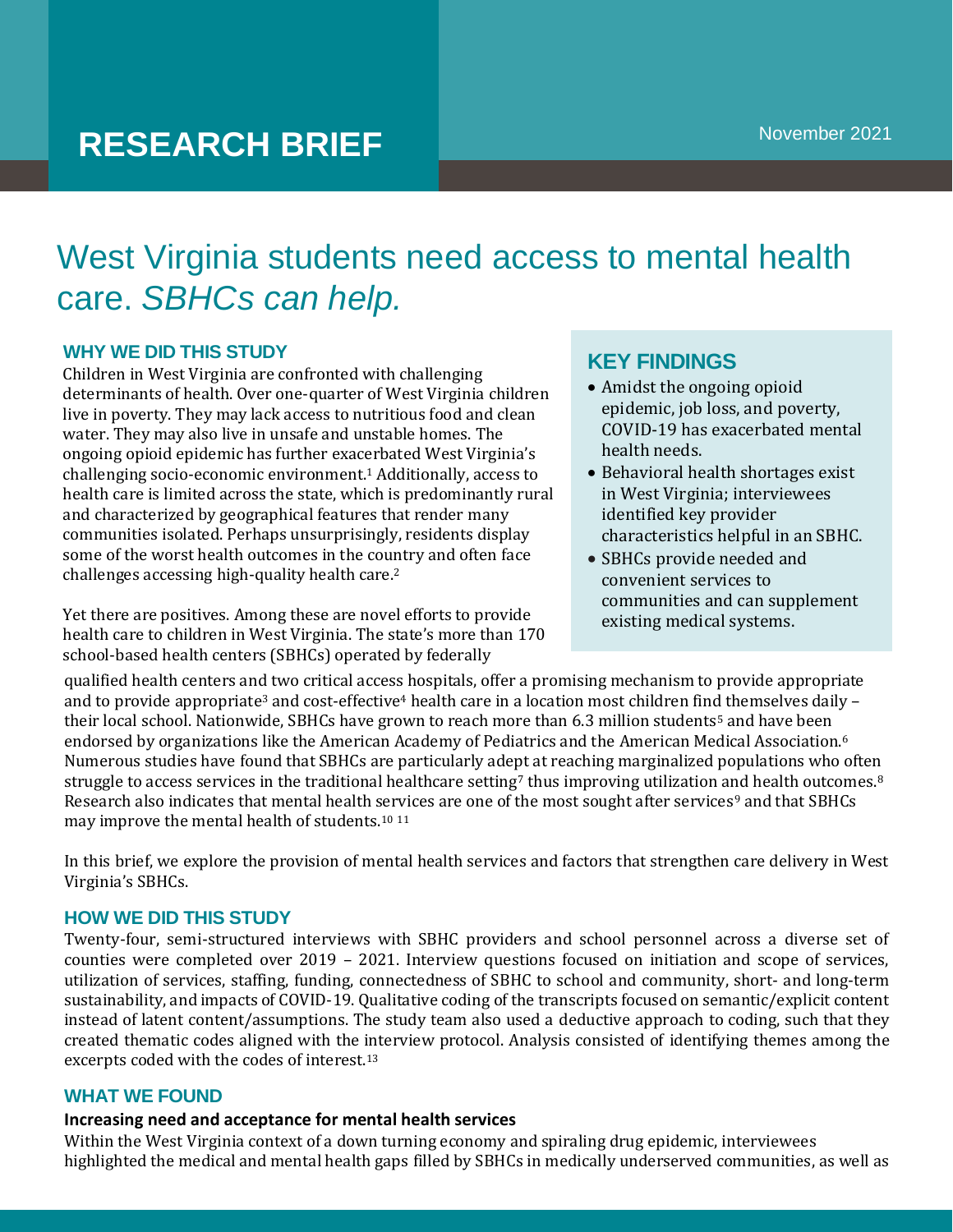the relationships formed between schools and SBHCs as they grow to rely on one another for support (see Table 1).

While the COVID-19 pandemic has created additional stress and burdens,<sup>15</sup> SBHC providers indicated that the schools where they provided services saw a need for increased mental health services for students prior to the pandemic. For example, several interviewees noted that the opioid epidemic displaced an increasing number of children from their homes due to familial substance use disorder, causing many students to move in with relatives, such as grandparents, or foster or residential care. Other providers shared the trauma incurred by families impacted by a historic flood in 2016. Interviewees expressed feeling overwhelmed at times because of student and family needs. They also shared an understanding that health not only refers to the physical body, but also to the "whole" individual—body and mind. Some schools request that SBHC services include behavioral health. Providers also discussed how families and students appear to be more comfortable seeking mental health care.

"I can't tell you how many children, adolescents, and in between that I'm working with, or have worked with, **whose parents are either no longer with them because of dying from a drug overdose or they've had them removed from their custody, and then they're being raised by grandparents**, who they themselves are also oftentimes extremely medically, and even in some cases, psychologically challenged. And I hate to say it, but... sometimes I kind of feel like we're trying to push the river up the hill kind of deal."

### *– Behavioral health provider*

Unfortunately, the need for behavioral health services is met with the challenge of finding providers. It is well-known that rural areas of the U.S. experience a shortage of mental health professionals,<sup>16</sup> and West Virginia is no exception. Interviewees highlighted the challenge of staffing SBHCs due to the nature of the work. SBHC providers discussed the importance of building strong relationships with school staff, maintaining

**"**It's just sometimes really hard **because it's not how [providers] are trained in the textbook, particularly if they're coming right out of school.**  They just really seem to struggle and then these kids have really heartbreaking stories. It's just hard to leave that at the office**."** 

#### *– SBHC operations*

flexible schedules to accommodate the school setting, and the difficulties associated with limited access to student's parents, all of which can be challenging for providers accustomed to providing care in a clinic environment. In order to support students affected by West Virginia's changing context, providers also discussed exceeding expectations of their stated roles to meet the needs of their students and communities' needs. For example, one provider shared that she rode a school bus with students to obtain the required signatures needed on consent forms. Another provider shared how, in an emergency, she picked up prescriptions for students with limited transportation options. One interviewee shared a conversation with an SBHC medical provider who discussed feeling overwhelmed by the increase in student mental health care needs and began advocating for the addition of a mental health care professional to the SBHC staff.

#### **Partnerships with families, schools, and communities strengthen service delivery**

Much of an SBHC's success is derived from strong relationships with principals, school nurses and counselors, and teachers. Providers discussed how school staff help get the word out about available vaccines, refer students to the SBHC when they may need medical attention, and raise general awareness of the services SBHCs provide. School nurses were identified as a key partner to raise awareness and advocate for SBHCs, especially when they have seen how an SBHC works or experienced one themselves. Interviewees also shared how teachers seek out SBHC providers to ensure that a child receives care. One noted, "I have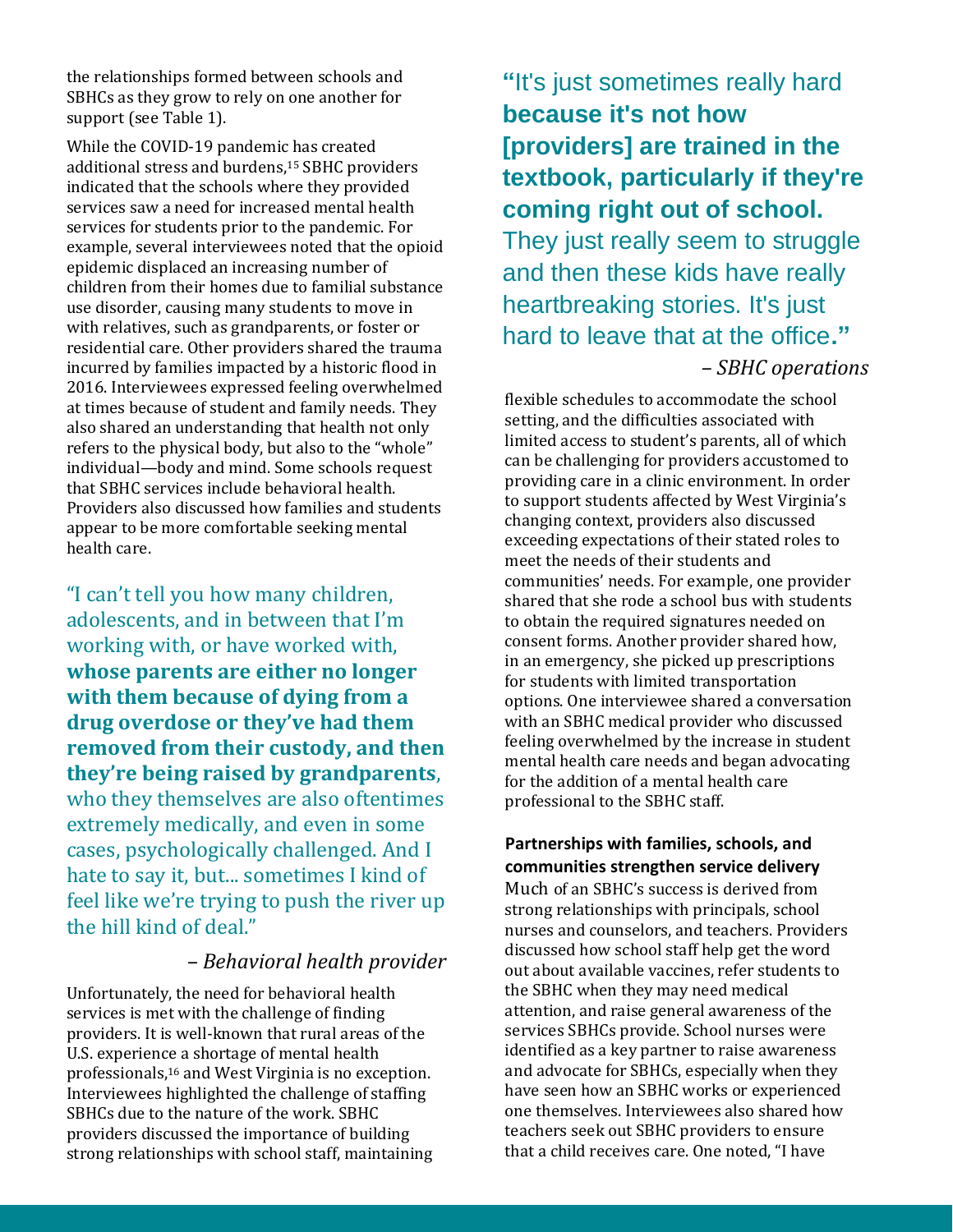teachers that, when I go to the elementary, they'll go, 'Hey, can you see so-and-so, they're not feeling well'…I just feel like the teachers... they really seem to be able to kind of give you more info." Providers also respond to emergencies. For example, one provider shared how a teacher, when working with a student who could not be left alone, was approached by another student with a mental health crisis. This teacher immediately reached out to the provider who was able to respond to the situation. However, strong relationships are not necessarily the norm; relationships can strengthen the service delivery but also varied considerably across SBHCs.

Interviewees agreed that SBHCs can support students' school experience. At a time when many families are impacted by the opioid epidemic and unemployment, SBHCs make exceptional efforts to help students cope with the pressures of school and a challenging home life. Providers also noted that because the SBHC is located either in or on a school campus, their patients are often treated and sent back to class, which improves attendance. SBHCs also work to pull students out of non-core classes.

Although SBHCs offer needed care to students and communities, providers consistently noted that it is not the SBHC's mission to take business away from or replace existing medical systems in their areas. Some SBHCs can serve as a student's primary care provider (PCP); some cannot. Even if the SBHC has the capacity to serve as a student's PCP, they do not "compete" with other providers for patients. Providers see other networks as opportunities to build collaboration and partnership to better care for shared patients.

## **"We're all treating the same kids…We have to collaborate or we're never gonna make a difference in these kids."**

*– Medical provider*

Finally, while some SBHCs initially faced opposition from communities, concerns quickly dissipated when families understood the services SBHCs were providing to communities in critical need. SBHCs work in collaboration with schools and participate in community outreach events to build awareness of services. The providers who live in the towns they serve shared how parents

and students will welcome or engage with them at community events.

For many, the SBHCs' proximity to school is a welcomed convenience. In many rural areas, transportation is an ongoing challenge. Having an SBHC at their school means students don't need to miss a half or full day to seek medical care and parents or caregivers do not have to take time off of work to take them to a provider. Outside of the pandemic, families could send their children to school knowing they will receive medical attention. For example, students could get their first two doses of antibiotics without the immediate inconvenience of traveling a long distance to their primary care provider, an impediment in rural areas in particular. Schools, families, and students value their SBHCs because they understand the gaps that SBHCs fill.

Some interviewees shared that engaging parents in their child's health care continues to be challenging. These challenges include receiving signed parental permission forms to utilize SBHC services, responding to calls and correspondences regarding needed services, and attending patient visits. In addition, students do not always want their parents involved in the care they receive (e.g., discussing issues with a mental health), which can make it challenging to update parents. Providers also shared that parents don't always perceive that SBHC providers are fully credentialed medical professionals and will opt to take their child to an external mental health or medical provider. Additionally, chronic stressors related to poverty that many West Virginia families experience may limit the time and resources parents have for ongoing engagement with the SBHC.

#### **WHAT THESE FINDINGS MEAN**

With the continuing economic decline, opioid epidemic, and rural health care gap in West Virginia, these research findings underscore the critical role SBHCs play, and can potentially play, as a sustainable network of comprehensive health care for children and adolescents. Not only do they provide access to primary care in medically underserved areas, SBHCs can also adapt to the critical needs of their patients—providing mental health care, a dedicated support system for children experiencing adversity, or a meaningful conduit when caregivers are unengaged or challenged to address their own health care needs.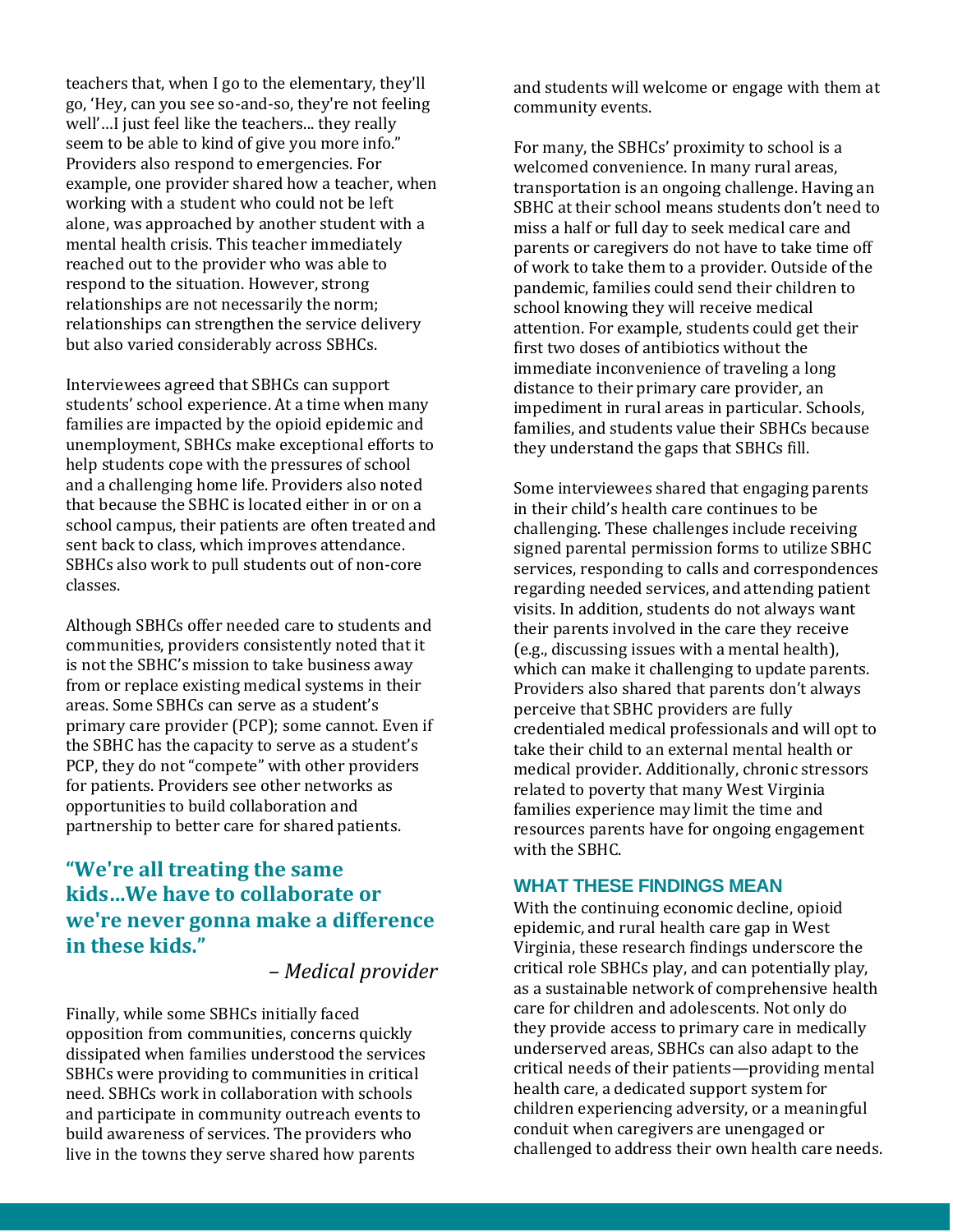#### **Theme 1. Focus on mental health**

| SBHCs are interested in expanding<br>mental and behavioral health services.                                         | In the legislature, there is a bipartisan "interest in using the school-<br>based health centers as a way to expand behavioral health in the<br>schools."                                                                                                                                                                 |
|---------------------------------------------------------------------------------------------------------------------|---------------------------------------------------------------------------------------------------------------------------------------------------------------------------------------------------------------------------------------------------------------------------------------------------------------------------|
| Schools, families, and communities are<br>increasingly accepting of mental<br>health services.                      | "Not only am I seeing younger kids and whatnot being much more<br>accepting and embracing mental health and behavioral health<br>treatment, I'm also seeing significant improvement when it comes to<br>LGBTQ type acceptance."                                                                                           |
| Mental health services support the<br>needs of children affected by job loss,<br>the drug crisis, and the pandemic. | "The opioid epidemic. Kids not being raised by mother or their family<br>unit. Kids whose parents are perhaps addicts or substance abuse<br>users who are using substances and whose basic needs aren't being<br>met. There are the economic issues of dads losing jobs, mom losing jobs.<br>Just a lot of unemployment." |
| Recruiting and retaining mental and<br>behavioral health positions can be<br>challenging.                           | "One of the biggest challenges is being able to find mental health<br>providers. Currently, I have two full-time openings and part-time opening<br>and we've got more schools that are requesting services, but I can't provide<br>services until I can find more providers."                                             |

| Theme 2. Partnerships with schools, communities, & families strengthen service delivery                                        |                                                                                                                                                                                                                                                                                                                                                                          |
|--------------------------------------------------------------------------------------------------------------------------------|--------------------------------------------------------------------------------------------------------------------------------------------------------------------------------------------------------------------------------------------------------------------------------------------------------------------------------------------------------------------------|
| Schools and SBHCs work together to<br>provide care.                                                                            | "The school staff in terms of counselors and nurses and attendance<br>directors  anyone else who can be worried about a kid. Then they<br>bring that to our attention."                                                                                                                                                                                                  |
| SBHCs can support their schools'<br>educational goals.                                                                         | "If they're worried about kids who are missing a lot of school and don't<br>really have a good reason, or they're just worried about what's happening<br>at home they'll get those kids to our behavioral health provider. It's not<br>only that behavioral health is integrated in terms of the school-based<br>health center. They're also integrated with the staff." |
| SBHCs work to build partnerships<br>with the medical community and<br>stress they are not here to replace<br>existing systems. | "We're not here to take over the primary care. We're here for a<br>supplementbehavioral health providers in the community are really<br>accepting, we have a pretty close working relationship."                                                                                                                                                                         |
| Families and communities value their<br>SBHCs when they are aware of the<br>services provided.                                 | "most community people really welcome the school-based health<br>clinics just because a lot of them, like I said, that's the only service<br>there is in that area."                                                                                                                                                                                                     |

SBHC personnel were clear: School-based health centers do not just serve as a medical center for primary care services but as a nurturing environment to support the psychosocial health needs of children, sometimes their families, and potentially the school.

This is a unique, valuable quality of a health care center and a considerable asset for schools in areas of the state where access to mental health care and support services are unavailable. Moving forward, policy makers must recognize the devastating effect that poverty and addiction continues to have on an increasing number of West Virginia's children and the opportunities SBHCs can play in addressing these challenges.

*"We need to begin making our presence known in the school, making sure that the school knows what we can do for them and how we can help them and fostering the confidence of the parents in the care that we can provide here."*

*– Medical provider*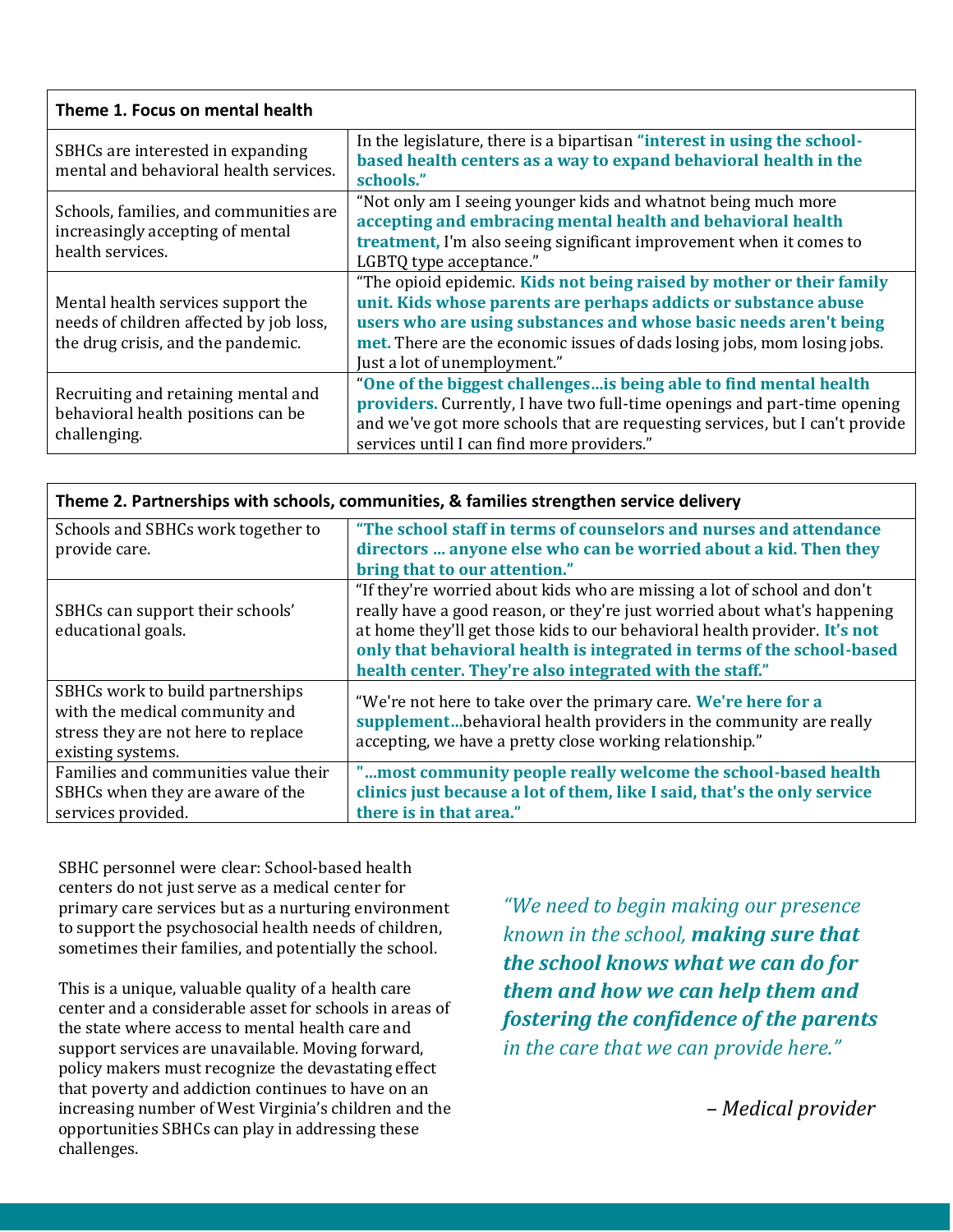Currently, West Virginia has over 170 SBHCs operated by federally qualified health centers and by federally two critical access hospitals. It is one of the most robust networks of SBHCs in the country.

#### **RECOMMENDATIONS**

- WV should **dedicate state funding** to assess and evaluate the services and support provided by SBHCs in West Virginia. This work would not include regulating SBHCs, as all are operated by medical facilities that are already regulated, but rather, would **study and support them**.
- Dedicate annual state funding to provide **a continuum of mental health support** and services that cannot be funded from billing health insurance.
- Assess the **feasibility of SBHCs in every public school** to ensure SBHC services are available to every student.
- Create a **statewide movement** to drive **transformative change**, led by SBHC personnel and leadership.
- Implement targeted strategies to **build data bridges between SBHCs and public education**, with the long-term goal of sharing data points to **study the interrelationship between good health and academic outcomes**.

"**If there's some sort of community event going on, we'll set up a little table there. We try to set up at basketball games and school events we try to attend. They've had some teen block parties in the communities. We've set up there.** We also work with some of the other local agencies in providing hygiene items, so we work with other organizations on that kind of stuff. We definitely do a lot

*– Medical provider* 

#### **ABOUT THE AUTHORS**

of community outreach."

This brief was authored by Sara Amadon Anderson (sanderson@childtrends.org) of Child Trends, Kelli Caseman (kelli@thinkkidswv.org) of Think Kids and Simon Haeder (sfh5482@psu.edu) of Pennsylvania State University. They are 2018–2021 Robert Wood Johnson Foundation Interdisciplinary Research Leaders fellows. Special thanks to Emily Maxfield and Kara Ulmen of Child Trends.

[Learn more about improving health among West](https://schoolhealth.la.psu.edu/)  [Virginia students.](https://schoolhealth.la.psu.edu/)